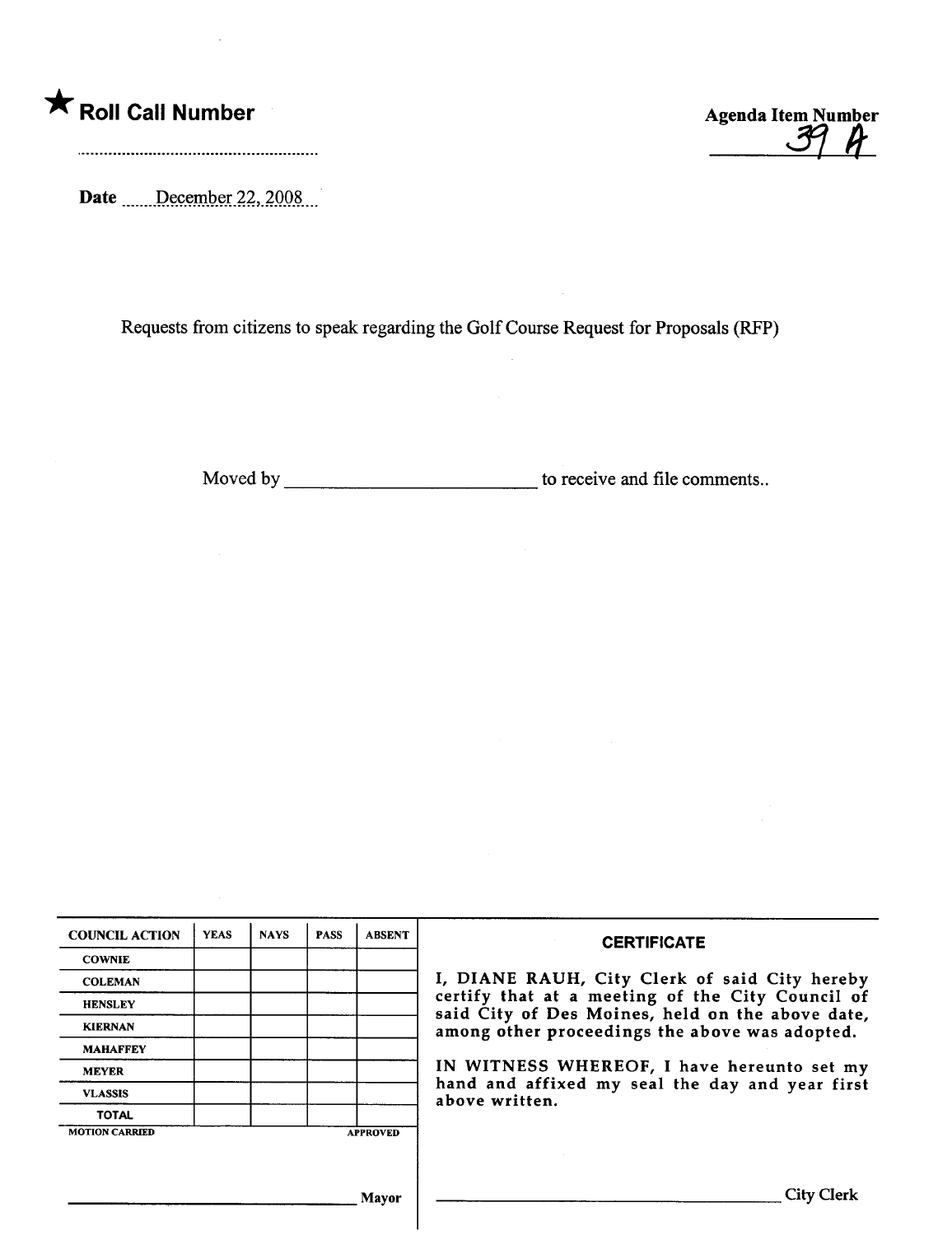Page 1 of 1 39A

From: councilSpeak@dmgov.org Sent: Thursday, December 11, 2008 11:02 AM To: jont@architecturalarts.com Subject: Request to Speak

# Registration Form to Speak at City Council Meeting

To: The Honorable Mayor and Members of the City Council City of Des Moines, IA C/O City Clerk

I/ We Jon Turner, hereby request permission to speak at the Des Moines City Council Meeting of Monday, December 22, 2008, regarding

proposed RFP for waveland and Grandview golf courses

Name: Jon Turner

Address: 4l1l Amick Ave.

Daytime Phone: (515) 419-7247

Email Address: jont@architecturalarts.com

### Procedural Rules of Des Moines City Council

#### Part III. Agenda

Rule 16. Citizen Agenda Requests.

Any citizen may request the right to have an item placed on the Agenda (including a request to speak) by fiing such request in writing with the City Clerk prior to noon on the Wednesday preceding the Council meeting.

#### Part V. Citizen Participation

Rule 27. Citizen's Right to Address Council.

Persons other than Council Members shall be permitted to address the Council only upon specific Agenda Items.

#### Rule 28. Manner of Addressing CounciL.

A person desiring to address the Council shall step to the podium, state his or her name, address, and group affliation (if any) and speak clearly into the microphone.

Rule 29. Time Limit on Citizen's Remarks.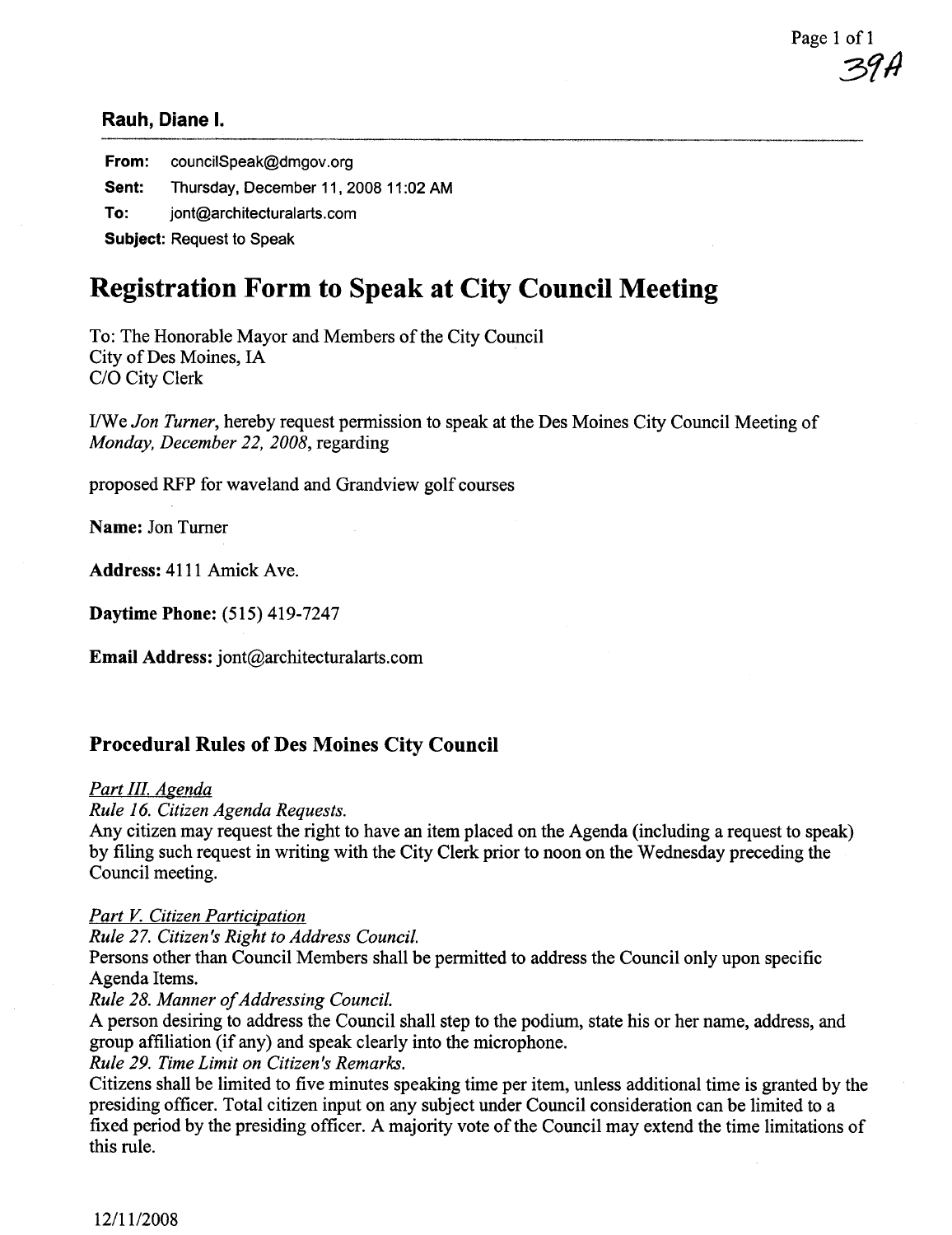Page 1 of 1 3J H

From: councilSpeak@dmgov.org Sent: Monday, December 15, 2008 10:53 AM To: dvanscoy@golfwavelandgc.com Subject: Request to Speak

## Registration Form to Speak at City Council Meeting

To: The Honorable Mayor and Members of the City Council City of Des Moines, IA C/O City Clerk

I/We Dana Vanscoy, hereby request permission to speak at the Des Moines City Council Meeting of Monday, December 22, 2008, regarding

Grand View/Waveland RFP V09-20

Name: Dana Vanscoy

Address: 5113 Wistful Vista

Daytime Phone: (5l5) 224-5876

Email Address: dvanscoy@golfwavelandgc.com

### Procedural Rules of Des Moines City Council

#### Part III. Agenda

Rule 16. Citizen Agenda Requests.

Any citizen may request the right to have an item placed on the Agenda (including a request to speak) by fiing such request in writing with the City Clerk prior to noon on the Wednesday preceding the Council meeting.

#### Part V. Citizen Participation

Rule 27. Citizen's Right to Address Council.

Persons other than Council Members shall be permitted to address the Council only upon specific Agenda Items.

#### Rule 28. Manner of Addressing Council.

A person desiring to address the Council shall step to the podium, state his or her name, address, and group affliation (if any) and speak clearly into the microphone.

Rule 29. Time Limit on Citizen's Remarks.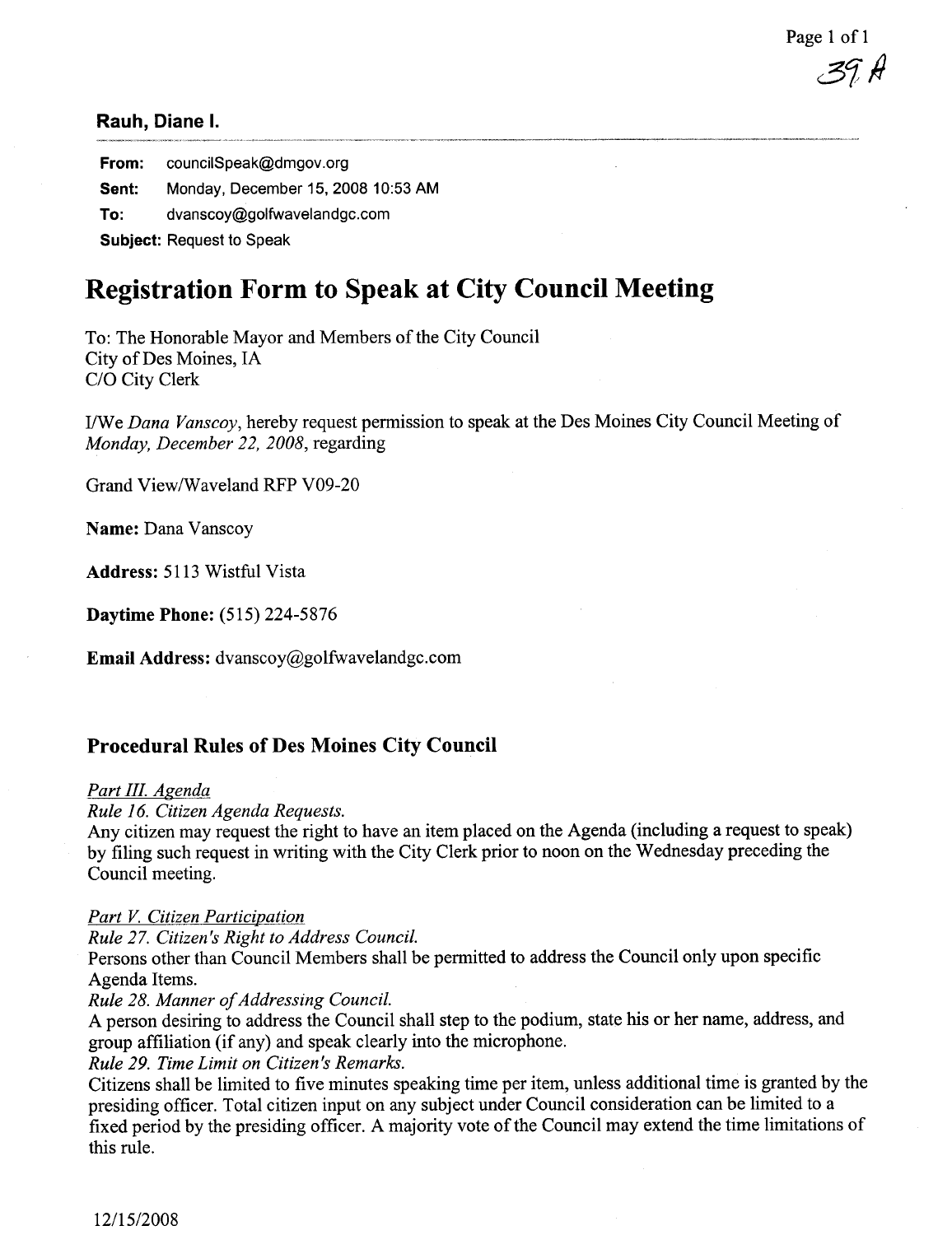Page 1 of 1 <u>3</u>91

From: councilSpeak@dmgov.org Sent: Monday, December 15, 2008 10:56 AM  $To:$  gabentley@q.com Subject: Request to Speak

## Registration Form to Speak at City Council Meeting

To: The Honorable Mayor and Members of the City Council City of Des Moines, IA C/O City Clerk

I/We Greg Bentley, hereby request permission to speak at the Des Moines City Council Meeting of Monday, December 22, 2008, regarding

Outsourcing management of Waveland & Grandview Golf courses

Name: Greg Bentley

Address: 7134 Dakota Dr, W Des Moines, lA, 50266

Daytime Phone: (515) 779-9582

**Email Address:** gabentley@q.com

#### Procedural Rules of Des Moines City Council

#### Part III. Agenda

Rule 16. Citizen Agenda Requests.

Any citizen may request the right to have an item placed on the Agenda (including a request to speak) by filing such request in writing with the City Clerk prior to noon on the Wednesday preceding the Council meeting.

#### Part V. Citizen Participation

Rule 27. Citizen's Right to Address Council.

Persons other than Council Members shall be permitted to address the Council only upon specific Agenda Items.

Rule 28. Manner of Addressing Council.

A person desiring to address the Council shall step to the podium, state his or her name, address, and group affliation (if any) and speak clearly into the microphone.

Rule 29. Time Limit on Citizen's Remarks.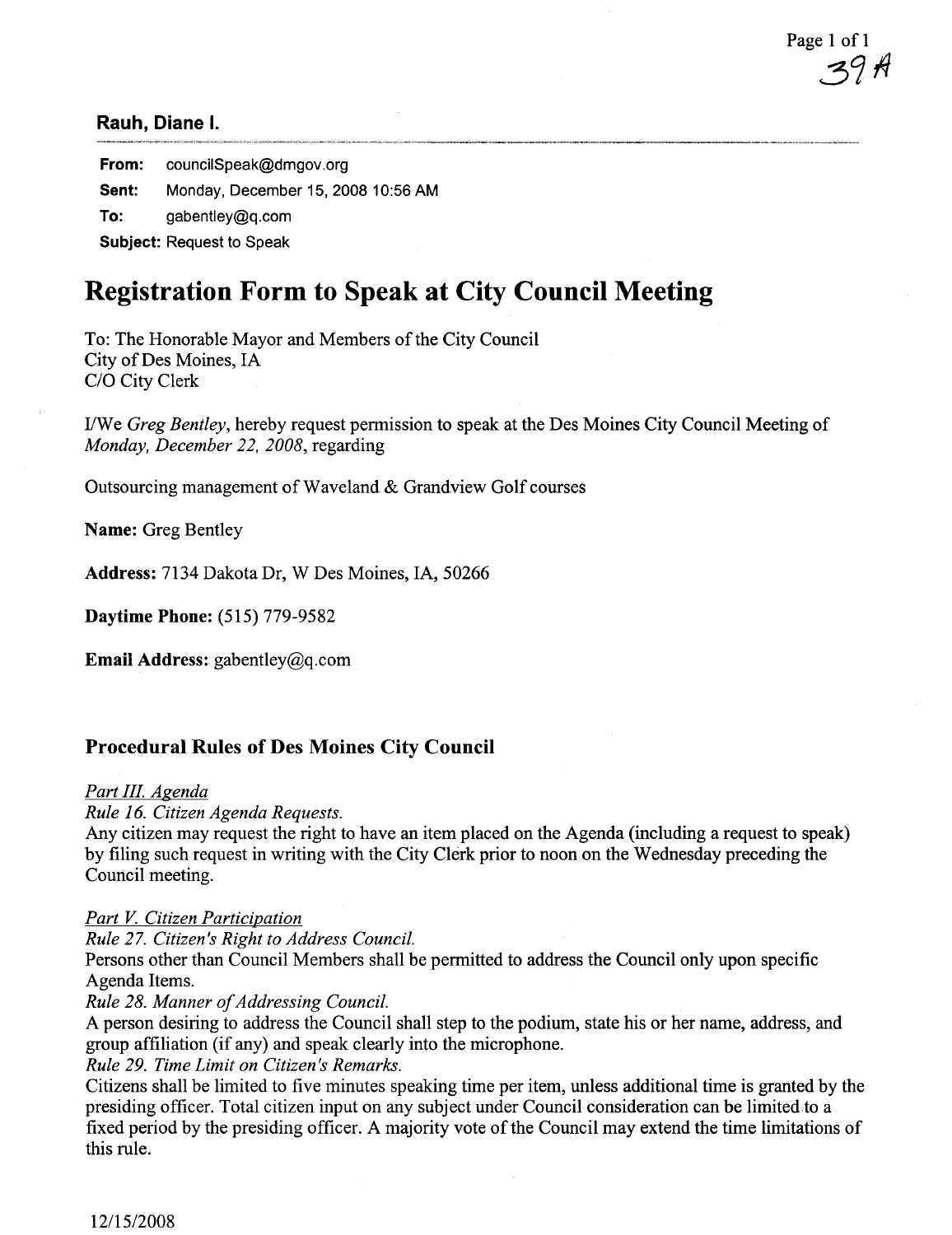Page 1 of 1

 $39H$ 

From: councilSpeak@dmgov.org Sent: Tuesday, December 16, 2008 10:43 AM To: idcalv@aol.com Subject: Request to Speak

# Registration Form to Speak at City Council Meeting

To: The Honorable Mayor and Members of the City Council City of Des Moines, IA C/O City Clerk

I/We Jim Calvert, hereby request permission to speak at the Des Moines City Council Meeting of Monday, December 22, 2008, regarding

Grandview/Waveland RFP

Name: Jim Calvert

Address: 14426 Oakwood Drive Urbandale

Daytime Phone: (515) 771-2208

Email Address: jdcalv@aol.com

## Procedural Rules of Des Moines City Council

## Part III. Agenda

Rule 16. Citizen Agenda Requests.

Any citizen may request the right to have an item placed on the Agenda (including a request to speak) by filing such request in writing with the City Clerk prior to noon on the Wednesday preceding the Council meeting.

## Part V. Citizen Participation

Rule 27. Citizen's Right to Address Council.

Persons other than Council Members shall be permitted to address the Council only upon specific Agenda Items.

Rule 28. Manner of Addressing Council.

A person desiring to address the Council shall step to the podium, state his or her name, address, and group affiiation (if any) and speak clearly into the microphone.

Rule 29. Time Limit on Citizen's Remarks.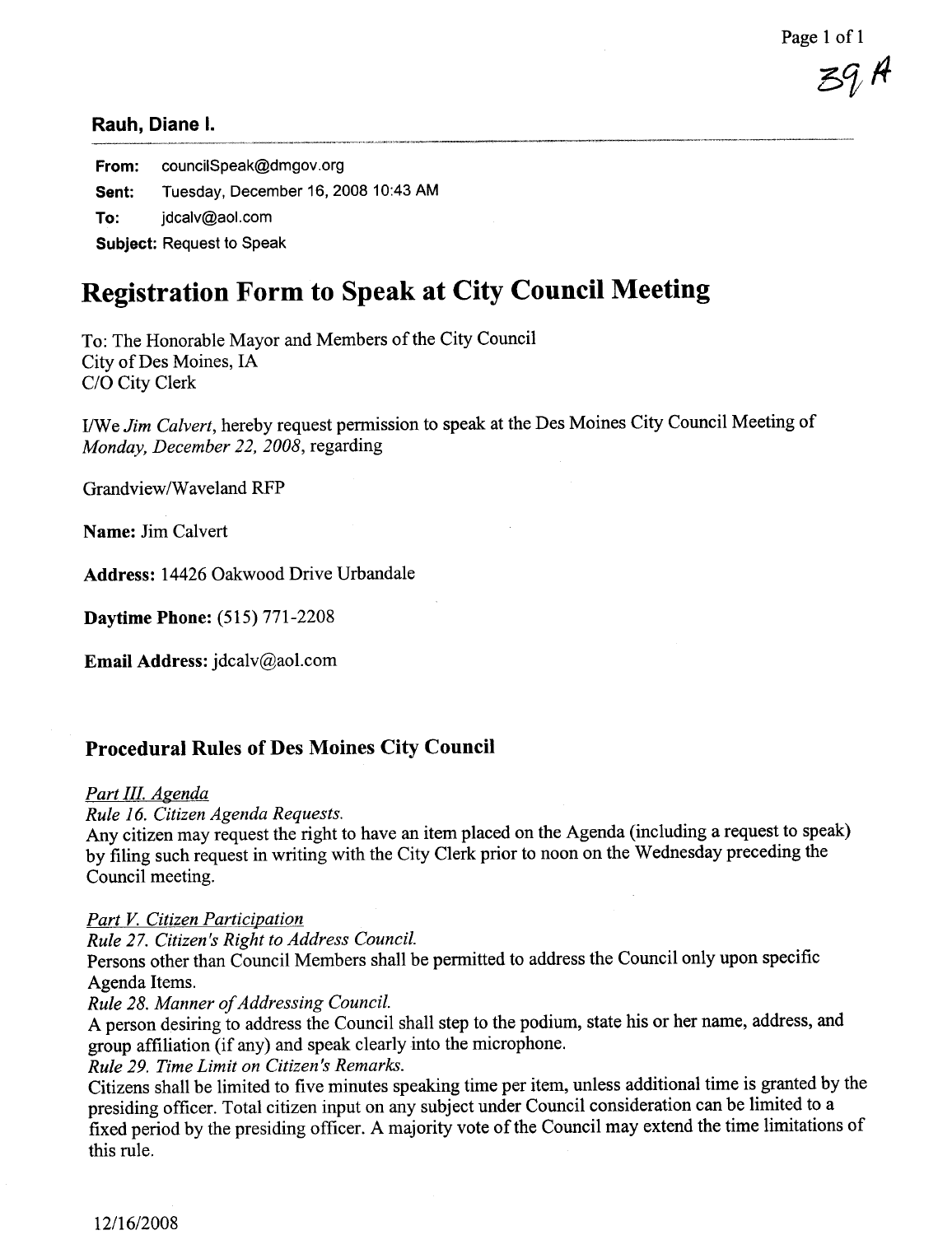Page 1 of 1

 $\mathscr{B}\!\!\mathscr{A}$ 

From: councilSpeak@dmgov.org Sent: Tuesday, December 16, 2008 11:17 PM To: Jylefty228@aol.com Subject: Request to Speak

# Registration Form to Speak at City Council Meeting

To: The Honorable Mayor and Members of the City Council City of Des Moines, IA C/O City Clerk

I/We Jessy Vanscoy, hereby request permission to speak at the Des Moines City Council Meeting of Monday, December 22, 2008, regarding

Waveland and Grand View Golf Courses

Name: Jessy Vanscoy

Address: 5113 Wistful Vista Drive, WDM

Daytime Phone: (515) 224-5876

Email Address: Jvlefty228@aol.com

## Procedural Rules of Des Moines City Council

## Part III. Agenda

Rule 16. Citizen Agenda Requests.

Any citizen may request the right to have an item placed on the Agenda (including a request to speak) by filing such request in writing with the City Clerk prior to noon on the Wednesday preceding the Council meeting.

## Part V. Citizen Participation

Rule 27. Citizen's Right to Address Council.

Persons other than Council Members shall be permitted to address the Council only upon specific Agenda Items.

Rule 28. Manner of Addressing Council.

A person desiring to address the Council shall step to the podium, state his or her name, address, and group affiiation (if any) and speak clearly into the microphone.

Rule 29. Time Limit on Citizen's Remarks.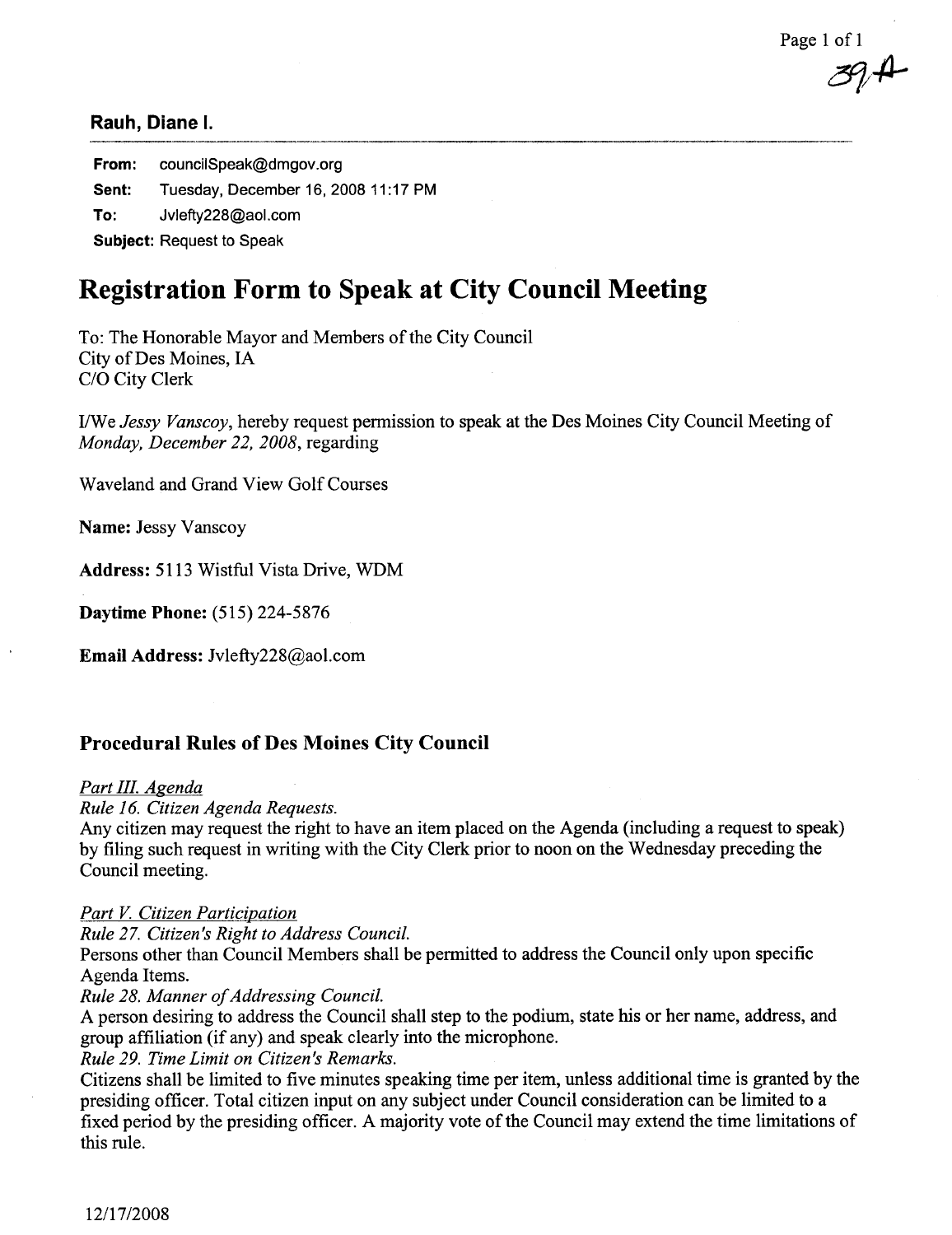Page 1 of 1

39 H

From: councilSpeak@dmgov.org Sent: Wednesday, December 17, 2008 7:44 AM To: choubuck@mchsi.com Subject: Request to Speak

# Registration Form to Speak at City Council Meeting

To: The Honorable Mayor and Members of the City Council City of Des Moines, IA C/O City Clerk

I/We Sherry Buckels, hereby request permission to speak at the Des Moines City Council Meeting of Monday, December 22, 2008, regarding

Waveland/Grandview Golf Course Contract Renewal

Name: Sherry Buckels

Address: 1370 Walnut Woods Dr. West Des Moines, IA 50265

Daytime Phone: (515) 681-1640

Email Address: choubuck@mchsi.com

## Procedural Rules of Des Moines City Council

## Part III. Agenda

Rule 16. Citizen Agenda Requests.

Any citizen may request the right to have an item placed on the Agenda (including a request to speak) by filing such request in writing with the City Clerk prior to noon on the Wednesday preceding the Council meeting.

## Part V. Citizen Participation

Rule 27. Citizen's Right to Address CounciL.

Persons other than Council Members shall be permitted to address the Council only upon specific Agenda Items.

## Rule 28. Manner of Addressing Council.

A person desiring to address the Council shall step to the podium, state his or her name, address, and group affliation (if any) and speak clearly into the microphone.

Rule 29. Time Limit on Citizen's Remarks.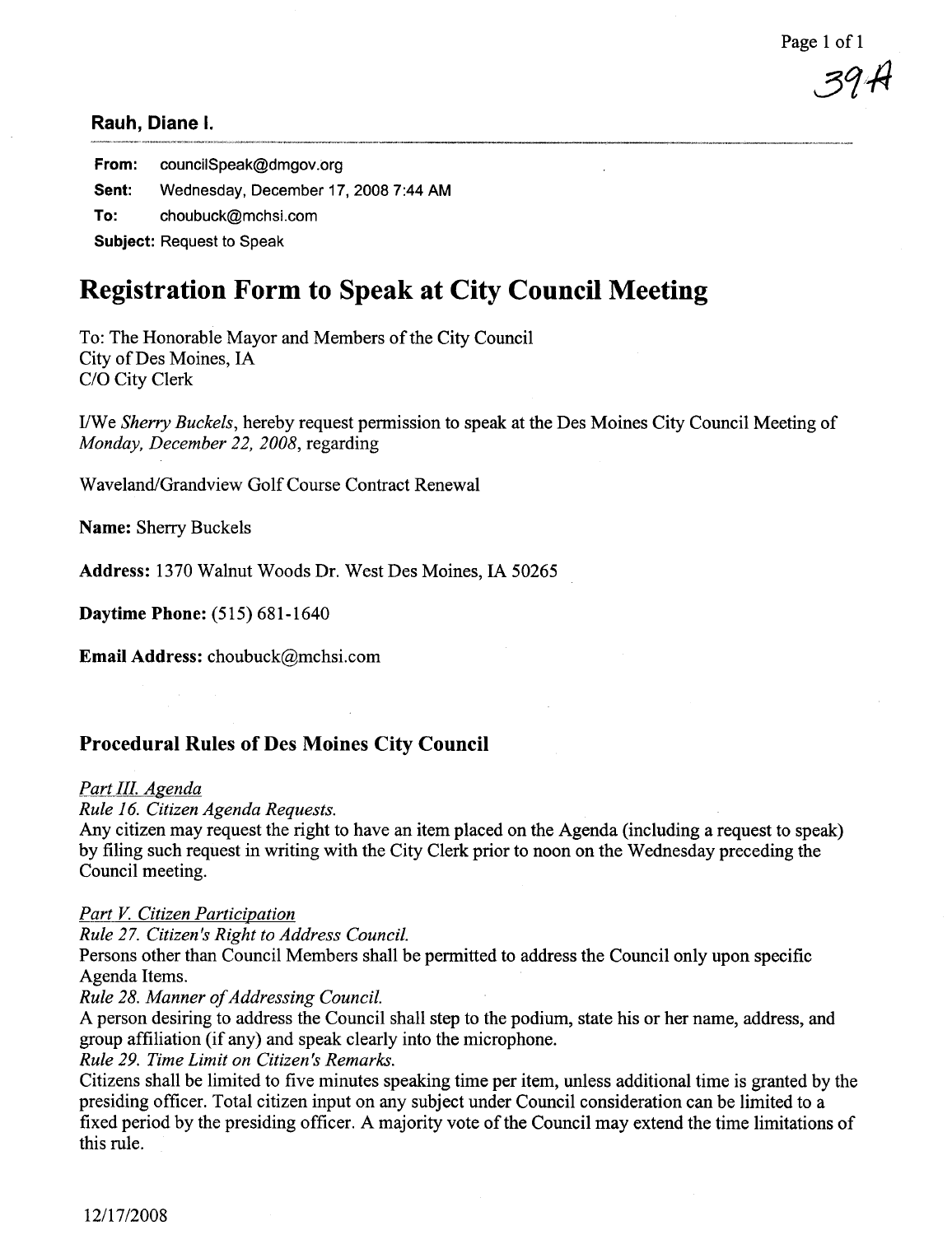From: councilSpeak@dmgov.org Sent: Wednesday, December 17, 2008 8:58 AM To: trytoguesswhat@mchsi.com Subject: Request to Speak

# Registration Form to Speak at City Council Meeting

To: The Honorable Mayor and Members of the City Council City of Des Moines, IA C/O City Clerk

I/We Doug Reuter., hereby request permission to speak at the Des Moines City Council Meeting of Monday, December 22, 2008, regarding

The Waveland Grand View RFP

Name: Doug Reuter

Address: 1140 39th Street

Daytime Phone: (515) 255-0586

Email Address: trytoguesswhat@mchsi.com

## Procedural Rules of Des Moines City Council

#### Part III. Agenda

Rule 16. Citizen Agenda Requests.

Any citizen may request the right to have an item placed on the Agenda (including a request to speak) by filing such request in writing with the City Clerk prior to noon on the Wednesday preceding the Council meeting.

#### Part V. Citizen Participation

Rule 27. Citizen's Right to Address Council.

Persons other than Council Members shall be permitted to address the Council only upon specific Agenda Items.

Rule 28. Manner of Addressing Council.

A person desiring to address the Council shall step to the podium, state his or her name, address, and group affliation (if any) and speak clearly into the microphone.

Rule 29. Time Limit on Citizen's Remarks.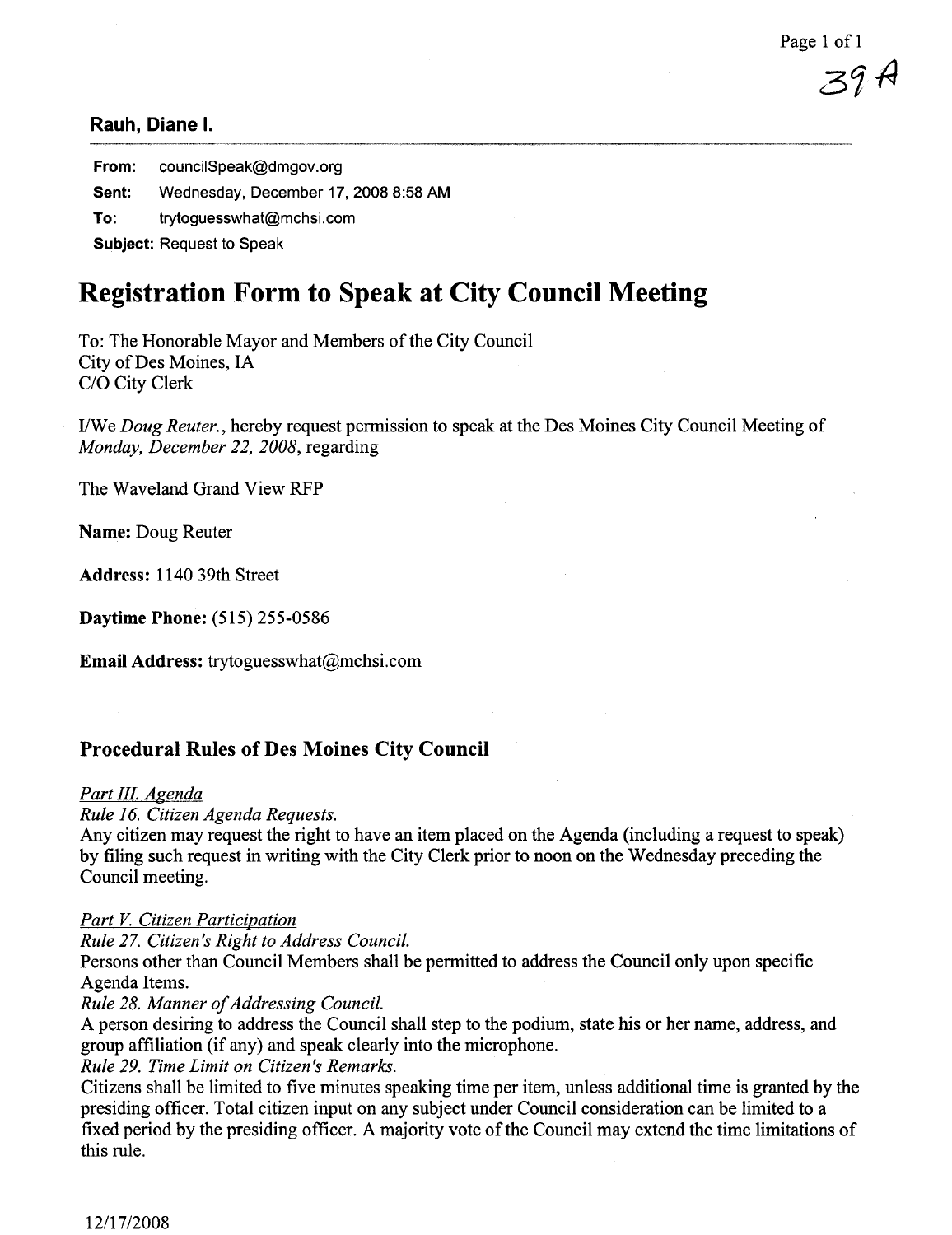Page 1 of 1  $394$ 

From: councilSpeak@dmgov.org Sent: Wednesday, December 17, 2008 9:02 AM To: trytoguesswhat@mchsi.com Subject: Request to Speak

# Registration Form to Speak at City Council Meeting

To: The Honorable Mayor and Members of the City Council City of Des Moines, IA C/O City Clerk

I/We Martha Reuter., hereby request permission to speak at the Des Moines City Council Meeting of Monday, December 22, 2008, regarding

Waveland and Grand View Golf Course RFP

Name: Martha Reuter

Address: 1140 39th Street

Daytime Phone: (515) 255-0586

Email Address: trytoguesswhat@mchsi.com

## Procedural Rules of Des Moines City Council

## Part III. Agenda

Rule 16. Citizen Agenda Requests.

Any citizen may request the right to have an item placed on the Agenda (including a request to speak) by fiing such request in writing with the City Clerk prior to noon on the Wednesday preceding the Council meeting.

## Part V. Citizen Participation

Rule 27. Citizen's Right to Address Council.

Persons other than Council Members shall be permitted to address the Council only upon specific Agenda Items.

Rule 28. Manner of Addressing Council.

A person desiring to address the Council shall step to the podium, state his or her name, address, and group affliation (if any) and speak clearly into the microphone.

Rule 29. Time Limit on Citizen's Remarks.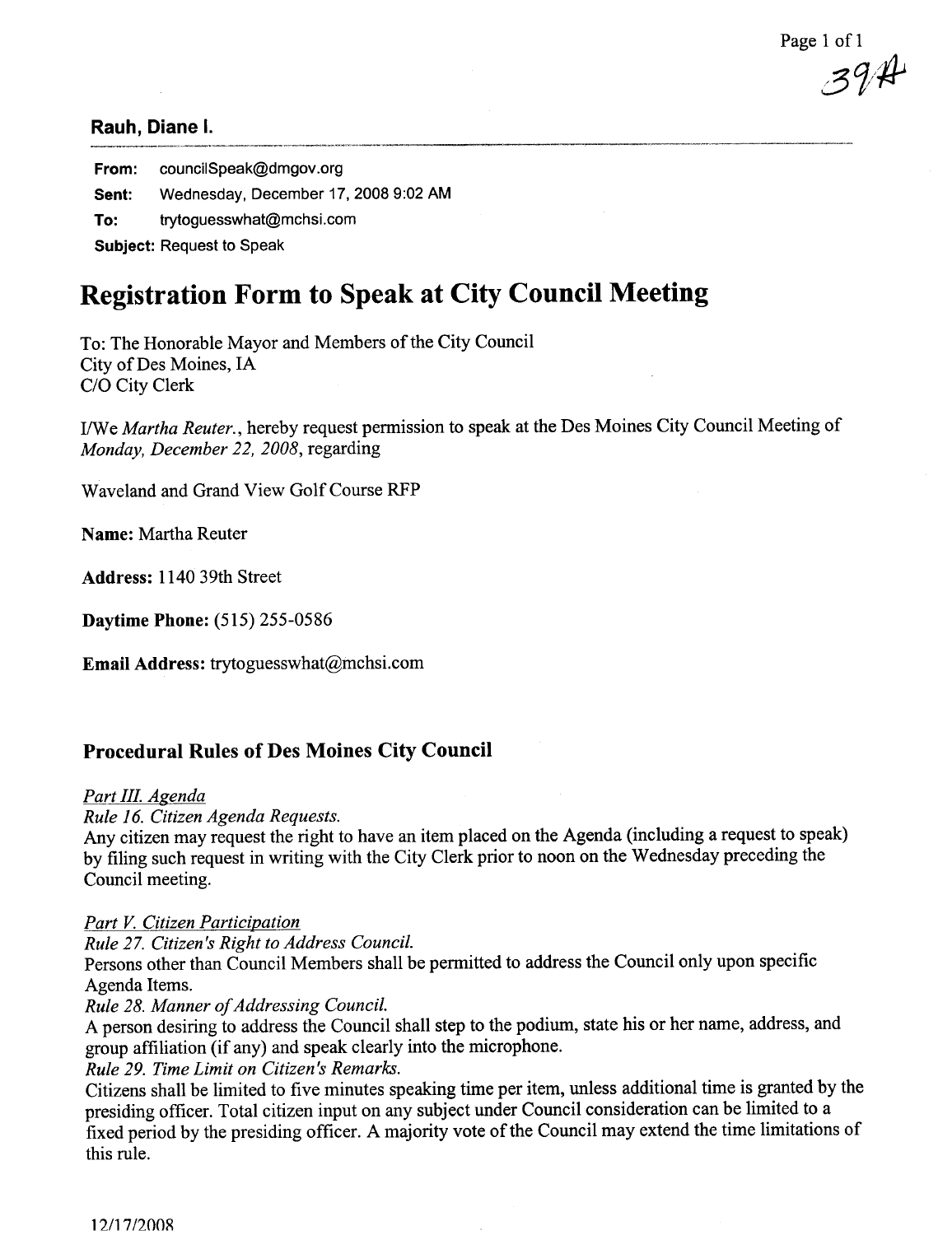Page 1 of 1

 $37<sup>n</sup>$ 

### Rauh, Diane i.

From: councilSpeak@dmgov.org Sent: Wednesday, December 17, 2008 10:23 AM To: bvpro@aol.com Subject: Request to Speak

# Registration Form to Speak at City Council Meeting

To: The Honorable Mayor and Members of the City Council City of Des Moines, IA C/O City Clerk

I/We Bob Vanscoy., hereby request permission to speak at the Des Moines City Council Meeting of Monday, December 22, 2008, regarding

Waveland Grand View RFP

Name: Bob Vanscoy

Address: 14000 buena vista drive Urbandale, Iowa 50323

Daytime Phone: (515) 240-6305

Email Address: bvpro@aol.com

## Procedural Rules of Des Moines City Council

#### Part III. Agenda

Rule 16. Citizen Agenda Requests.

Any citizen may request the right to have an item placed on the Agenda (including a request to speak) by filing such request in writing with the City Clerk prior to noon on the Wednesday preceding the Council meeting.

#### Part V. Citizen Participation

Rule 27. Citizen's Right to Address Council.

Persons other than Council Members shall be permitted to address the Council only upon specific Agenda Items.

Rule 28. Manner of Addressing Council.

A person desiring to address the Council shall step to the podium, state his or her name, address, and group affiiation (if any) and speak clearly into the microphone.

Rule 29. Time Limit on Citizen's Remarks.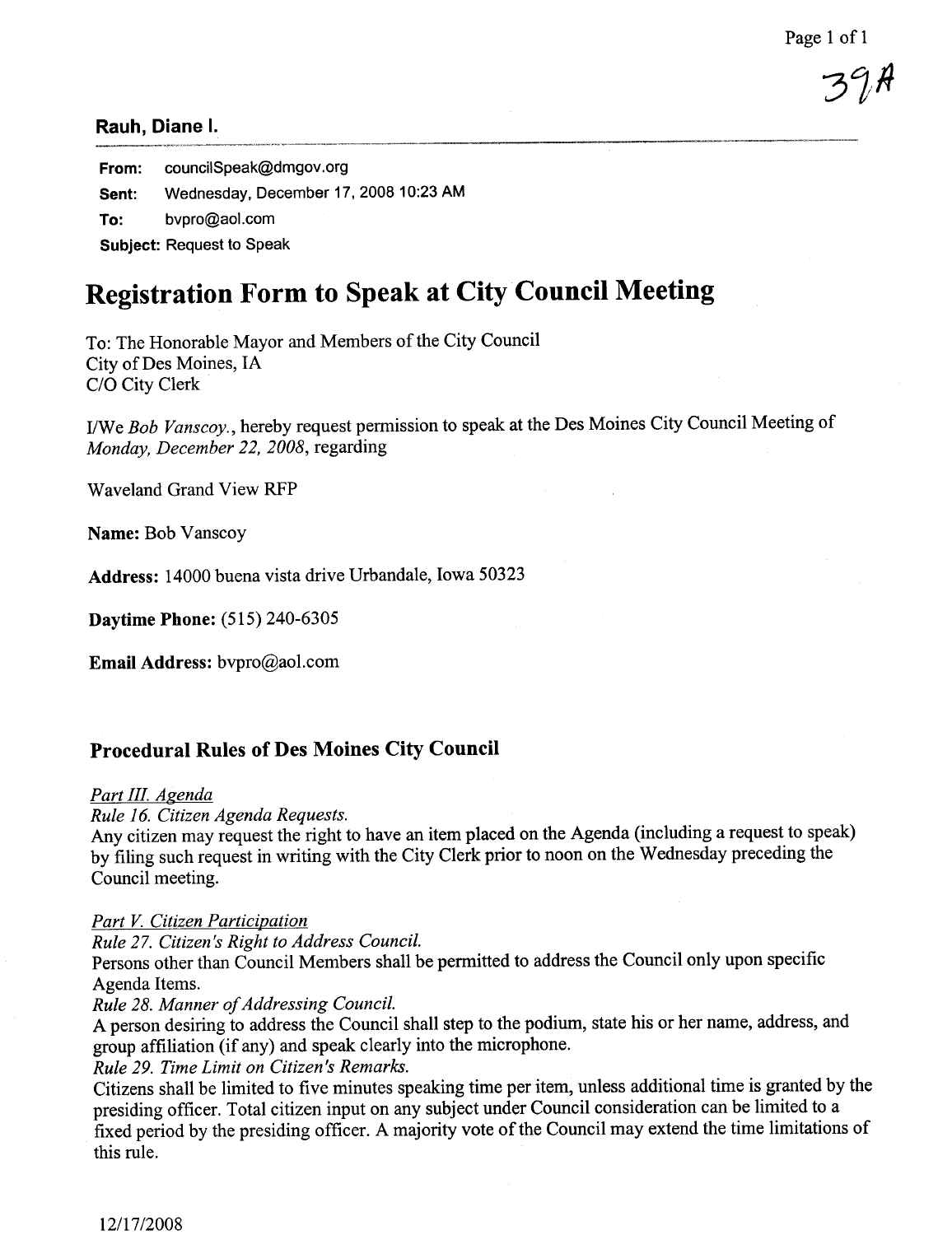Page 1 of 1

39 H

From: councilSpeak@dmgov.org Sent: Wednesday, December 17, 2008 5:25 PM To: j.rasley@msn.com Subject: Request to Speak

# Registration Form to Speak at City Council Meeting

To: The Honorable Mayor and Members of the City Council City of Des Moines, IA C/O City Clerk

I/We Jim Rasley, hereby request permission to speak at the Des Moines City Council Meeting of Monday, December 22, 2008, regarding

Waveland & Grandview RFP.

Name: Jim Rasley

Address: 1004 58th St

Daytime Phone: (515) 223-5544

**Email Address:** j.rasley@msn.com

### Procedural Rules of Des Moines City Council

Part III. Agenda

Rule 16. Citizen Agenda Requests.

Any citizen may request the right to have an item placed on the Agenda (including a request to speak) by filing such request in writing with the City Clerk prior to noon on the Wednesday preceding the Council meeting.

#### Part V. Citizen Participation

Rule 27. Citizen's Right to Address Council.

Persons other than Council Members shall be permitted to address the Council only upon specific Agenda Items.

Rule 28. Manner of Addressing Council.

A person desiring to address the Council shall step to the podium, state his or her name, address, and group affliation (if any) and speak clearly into the microphone.

Rule 29. Time Limit on Citizen's Remarks.